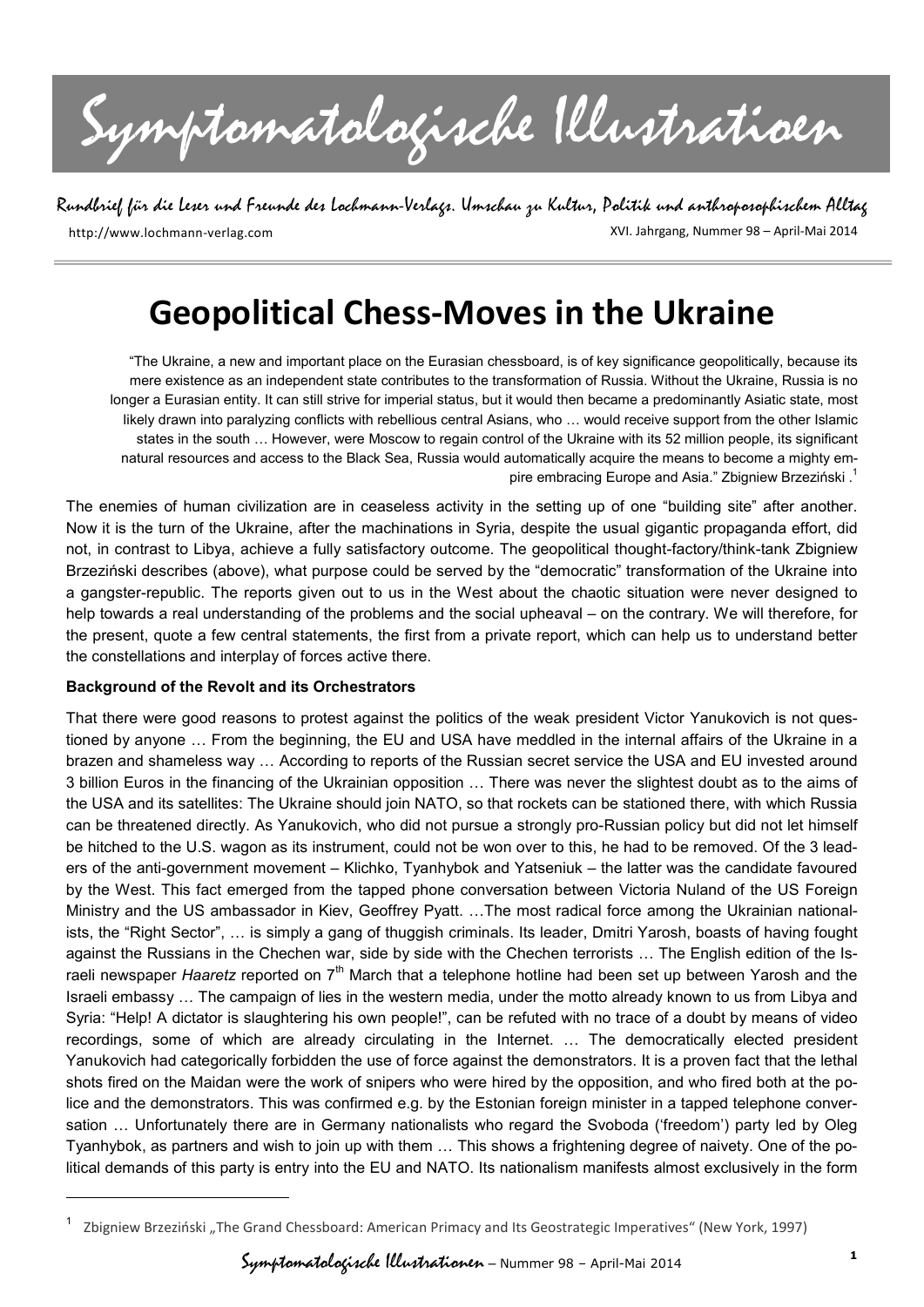of russophobia and opposition to the Russian language.

## **Geo and Financial-political goals of the World Hegemonists**

Regarding the geopolitical aspect, the 'German Economic News' bears the following heading on 5.3.2014! "The IMF hands over the Ukraine to the Plunderers." In the Ukraine the plans of the IMF and the EU seem to be working: social disturbances push prices down and make privatization cheaper. The Russians will also get their share of the cake. Interim financing will be effected through of the assets of the German taxpayer. The Ukrainian tragedy has barely begun … According to the economist Joseph Stiglitz the IMF in pursuing a simple plan for the plundering of the world's resources: through a mix of debt and social disturbances the people are being put under such pressure that nations' wealth falls like ripe fruit into the hands of the international companies … The first act is already behind us: fear among the population, radicalization, social unrest. After this, a compliant government is installed: head of government Arseni Yatseniuk declared that "the government will fulfil all the IMF conditions" – including privatization of the oil and gas sector. As recently as 2009 the *Kiev Post* quoted Yatseniuk with the announcement to his electorate that he was firmly opposed to privatization. He cited the example of the Kryvorizhstal steel works where, after privatization, 4 billion dollars had vanished without trace. Things were not much better in the case of the privatization of Ukrtelekom, where hundreds of millions disappeared via Cypriot bank accounts. … The German EU commissar Günther Oettinger said on Tuesday 4<sup>th</sup> March in Brussels that the total of 1.1 billion euros from the European taxpayer, which had how been agreed, was being used to pay Ukraine's unpaid bills from the Russian gas company Gazprom … The Swiss *Tagesanzeiger* reports that the oligarchs agree that the people continue to turn up for work and the industries are suffering no damage. The idea is said to come from Yulia Timoshenko. She was the reason for the escalation of violence, because the EU had made her release a condition for entering into a "deal" with the Ukraine, despite massive corruption offences. Now we see why Timoshenko was so important for the plunderers.

## **The New Leadership Squad**

And in the Kopp Verlag author F. William Engdahl reports: *Ukraine appoints Oligarchs and Gangsters as Governors and Ministers*. The new, self-appointed government of Ukraine reshuffles all power institutions, dissolves the special police units and appoints their croneys to important political posts. Especially revealing as to the true character of the new regime is the appointment of new governors, who are to take on the political representation of Ukraine's regions. They include Israeli-Ukrainian nationals and notorious gangster-billionaires. This appears to be the "democracy" which Victoria Nuland, the European delegate of the U.S. Foreign Ministry, had in mind when she rejected earlier compromises with the EU with the curt comment "fuck the EU". The unelected provisional government of the Ukraine under the leadership of 39-year-old prime minister Arseniy Yazenyuk has appointed important governors for the industrial regions of pro-Russian eastern Ukraine. They include three billionaires who are among the richest men in the Ukraine. They are taking on important regional political posts or will serve as advisers. Igor Kolomoyskij, a metal, bank and media magnate with estimated wealth of three to six billion dollars, will be the new governor of his native region Dnipropetrovsk. He made his billions as a croney of ex-prime minister Yulia Timoshenko, who is accused of fraudulent dealings. He is a business oligarch … with dual Israeli-Ukrainian nationality, although dual citizenship is not recognized in the Ukraine. Up till now he has wielded control of his business empire from Switzerland.

#### **Who will finance Ukraine's Bankruptcy?**

As was to be expected, the EU – i.e. Germany – will also have to carry the debts of EU-candidate Ukraine. The corresponding measures are on the way to implementation, and it is probably no exaggeration to say that what is about to happen is the biggest act of theft in history, aimed at the German people. The German social State will be transformed still further into a Slave State. And one should sympathize with any German who tries to put his hardearned wealth out of reach of this State.<sup>2</sup> For, as time goes on, the more evident it becomes that this German Federal Republic Co. Ltd. has assumed the nature of a crime syndicate whose goal, hidden behind a façade of "humanism", is the plundering of the German working population and the starvation of the pensioners and unemployed. Here, the spheres of politics, economy and finance work hand in hand. Alexander Dibelius has been, since

-

<sup>2</sup> While Merkel self-righteously pursues Germans anywhere in the world who have stashed away as little as 10.000 euros abroad in a "tax haven", those people who rake in billions through destroying the livelihood of Germans, are left alone by the tax authorities.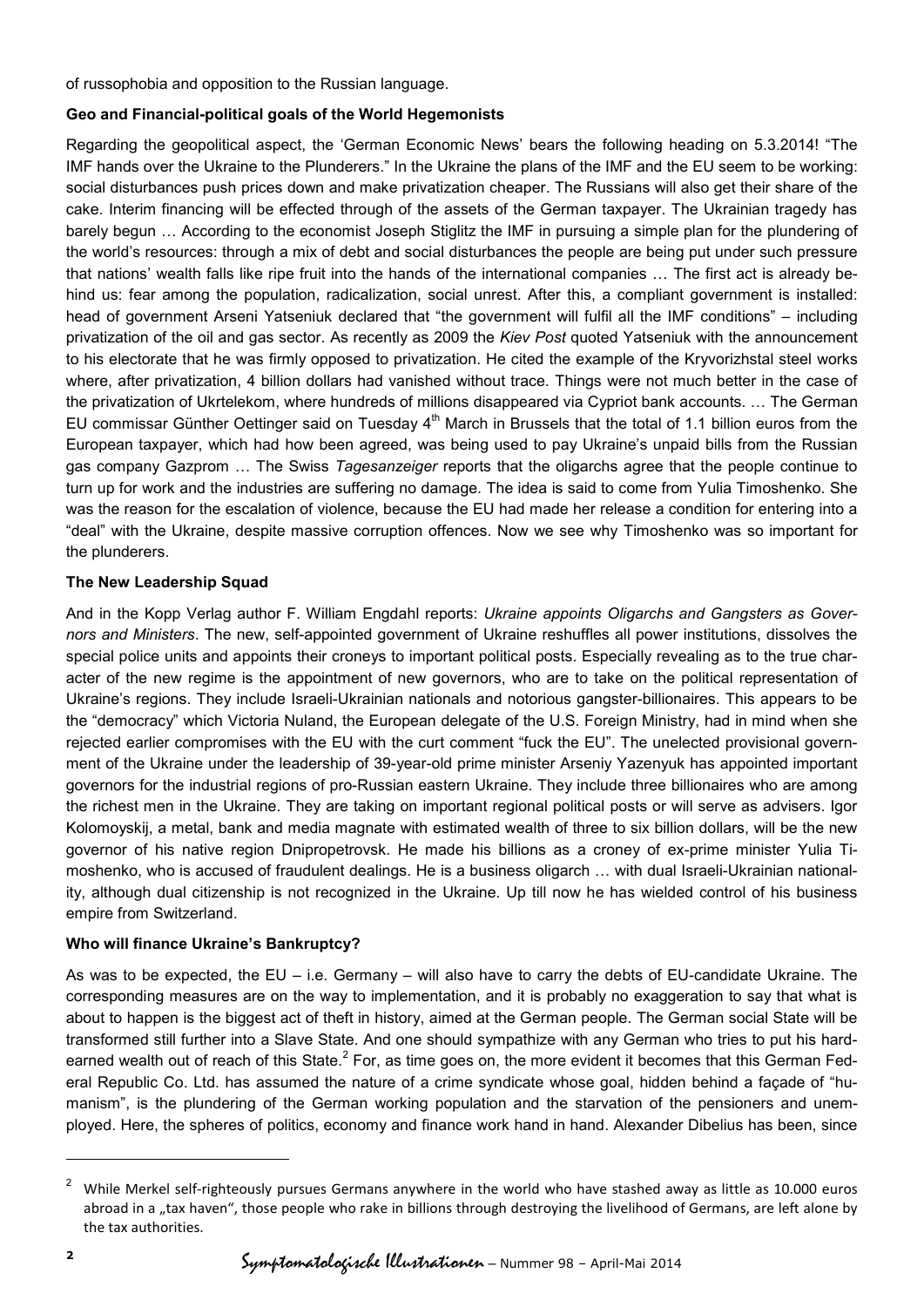December 2004, the sole CEO of the U.S. investment bank Goldman Sachs, with responsibility for Germany, Austria, Russia as well as Central and Eastern Europe, and at the same time an advisor of German chancellor Angela Merkel. The intention for some time of the International Monetary Fund (IMF), which works in cooperation with Goldman Sachs, has been to impose a compulsory mortgage – called a "tax on assets" – on the assets of EU citizens. The IMF had, in view of the growing indebtedness of many countries, suggested a 10 % tax on assets, *Die Welt* reported on 27.1.2014. German Finance Minister Wolfgang Schäuble, who serves the interest of Goldman Sachs, appointed in December 2011, at the request of Merkel's advisor Alexander Dibelius, Levin Holle as head of the 'financial market policy' department of the Ministry of Finance. The former Senior Partner of the "Boston Consulting Group" had the suggestion put forward in September 2011, that German savings should be taxed on a 'oneoff' basis, in order to provide the Federation with 6 trillion euros, as *Die Welt* reported on 21.1.2012. In other words, Levin Holle, $3$  who has been installed in the Finance Ministry, wishes to expropriate the Germans, and even take away their fixed assets, as their savings amount to a "mere" 5 billion. This was confirmed in *Die Welt* on 27.1.2014: The impact to be felt by Europe's savers comes a step closer … The Federal Bank now demands a tax on property … The Federal Bank claims that its suggestion only applies to situations of bankruptcy – but it is eagerly taken up by advocates of a general property tax. Thus, even German Federal citizens cannot feel safe … In Germany a 10 % tax would bring around 930 billion euros. In the ARD-Documentation "Money Rules the World" of 13.1.2014 a number of conclusions were drawn: In fact the gigantic investment and property funds are in the possession of the well-known mega-bank Goldman Sachs & Co. … And the net is spun ever wider. In addition, the big money concern has moved into the shadow of commercial businesses – where no-one can see the cards they are holding. The interlacing of the financial network is a huge threat, because big money subjects the whole globe to the profit principle. This affects millions of people in many places. Financial concerns obstruct anything that involves regulation and continue to line their own world with gold. $4$ 

#### **Putin's Guru**

-

In the "free press of the West" Vladimir Putin is increasingly portrayed as an enemy of the wonderfully "liberating western democracy". According to 'The Economist' he also venerates a guru, whose thought is said to influence him profoundly. It is a philosopher who once had to emigrate from Russia and produced his most important works in exile. The last years of his life were spent by Ivan Ilyin (1883-1954), the man in question, in Switzerland. Putin's thinking is strongly influenced by the ideas of Ivan Ilyin, says 'The Economist'. Putin often quotes from Ilyin's works. One of his works, in particular, shows where Putin feels at home spiritually. There it says: We know that western nations do not understand and do not tolerate Russia's identity. They will break up a united Russia … singly, bit by bit … The Russian leader was evidently so taken by his works, that the highest ranking members of the Kremlin leadership were given an Ilyin anthology as a gift at Christmas. Among those who influenced Ilyin were German philosophers such as Edmund Husserl, and he wrote numerous studies on Hegel. In his work "The Form of the State", he says that the best government is "a national, patriotic, in no way totalitarian, but authoritarian – educative and at the same time awakening – dictatorship.' Ilyin foresaw quite special problems arising in Russia's relation to the Ukraine and to the peoples of the Caucasus. Ilyin's works were censored during the Soviet period, and he remained largely unknown during his lifetime. His mortal remains were buried in a cemetery near Zürich, where he had spent the last years of his life, in exile. In 2005 one of his admirers, the Russian director Nikita Michalkov, arranged for the transfer of his mortal remains to Moscow. We would like to point out that Gennadi Bondarev, in his now out-of-print book of research "Crisis of Civilization"(Basel 1996), referred to Ivan Ilyin. We read in Chapter 18, Russia in the conflict between 'Eurasians" and 'Atlantists':

History is said to happen twice: once as tragedy and a second time as farce. But only if we are speaking of history. However, of the 'history' which has already ceased to exist, everything that once was history becomes a deeply

<sup>3</sup> Levin Holle, *The Moment of Truth: After the election, the great expropriation. From Monday onwards, the European debt crisis will be at the centre of the policy of the new Federal Government. Debt profiteering and bank rescues will inflict heavy losses on German savers and taxpayers. A grand coalition of "Boston Consulting" and "Goldman Sachs" will tell the Germans what's what. The plans have reached an advanced stage. In Dept. VII of the Finance Ministry there has been at work for a considerable time a high-ranking expert who is to carry through the expropriation in a controlled way.* German Economic News*, 13.2.2014.*

<sup>4</sup> The German Economic News reports on 2.3.2014: A citizens' association is planning a communal lawsuit against Austria's banks. According to this, all credit business is based on fraud. While citizens have to offer a security as entitlement to credit, the bank creates money out of nothing …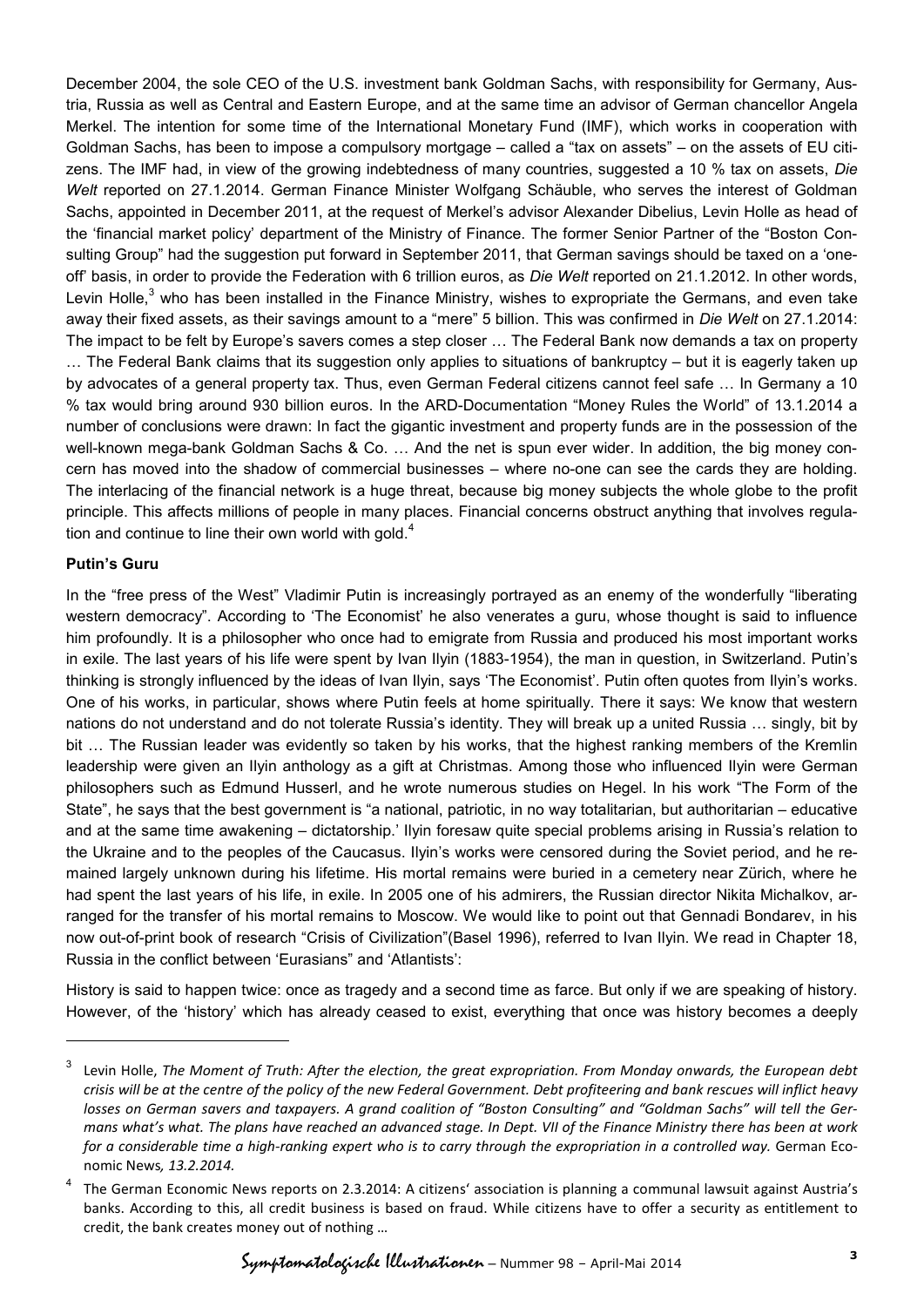tragic farce – and so it would be good, therefore, if people would start to reflect a bit and to understand who is leading us to what destination. For those who underestimate the religious renewal in Russia or who cannot understand it, we are including in the appendix to this book the final chapter of a work by an unknown Anthroposophical author who signs only with the initials  $S.C.R.<sup>5</sup>$  The mature reader can find in this description given in 1956 the urphenomena of what is happening to us **now**. He can learn through this to understand what is concealed behind associations like the "White Brotherhood", the "Centre for the Mother of God" or e.g. the religious unrest in Kiev in 1994 etc. For an understanding of the purely political and economic changes hidden behind the camouflage of the term 'perestroika', one can draw a great deal from Ivan Ilyin, the outstanding Russian thinker and émigré. Already at the end of the 1940's – i.e. right at the beginning of the 'cold war' – he described the essential nature of what is happening to us **today**. In a collection of writings that appeared for the first time in Paris in 1952 under the title "Our Tasks" he wrote:

"*Already in 1919 the council of Soviet commissars formulated the following directive: 'The essence of the Revolution consists in the open flouting of all law, including the revolutionary edicts themselves.' And now, on the basis of these directives, the officials become robbers that are subject to bribery, corruptible people, and the scum of society is raised to the rank of officialdom. However, the Russian citizen, driven into a corner, has made 'croneyism' into the natural and unavoidable means of survival under the conditions of revolutionary robbery. From above, everything has been done to mix up 'mine' and 'thine', 'mine' and 'the State's' and throw them together in a confused*  heap, in order to eradicate from souls any notion of right and honesty in the question of ownership. What sort of *democracy, then, can emerge from this 'theft'?*

*The Communists are doing everything in their power to deprive the people of a historical sense for Russia as a nation-state and replace it with a world-wide revolutionary frenzy, with the pride and self-confidence of international adventurism … One needs to know nothing about history and understand nothing of politics if one wishes to build up a democracy on this ramshackle basis. Russian man has never lived off the thoughts of others. He has always preferred to think 'stupidly' but independently – to walk alone and drown in contradictions, but never to place blind trust in an alien authority. And now it is nearly four decades that the ability to think independently has been beaten out of him through revolutionary 'training', hunger, fear, through relentless propaganda and the Party's monopoly of the press. His education is totally devoid of any deeper content, distorted and pervaded with lies; in his individual 'world-view' everything is dead, schematic, godless, immoral. Through entire generations he has already been cut off from true knowledge – from knowledge of himself and of other nations. He is blind in politics and frequently oblivious of the fact, and regards this blindness more and more often as the highest understanding – 'seeing'. To entrust this human being with the rulership of the nation is only possible for one who hopes to replace the totalitarian system of the communists with a new, equally totalitarian party system. What can be more abhorrent to a true democrat than such a distorted form of 'government by the people'? Or will they try to create a new 'democratic Fascism', in order, as praises are sung to freedom, to trample it underfoot in the name of a new pseudo-democracy that is historically without precedent? … What sort of psychological naivety is needed, to persuade anyone that the Russian people, who have forever lacked character, will-power, self-discipline, mutual respect and mutual trust will now, after these long years of slavery and moral decline, summon up this incredible selfcontrol, this incredible will and prodigious solidarity needed in order to build up in practice a democratic State?*

*All the spiritual and social foundations of democracy are in a state of upheaval – including the connection to one's native soil, belief in work, respect for possessions acquired through honest labour. The fabric of national solidarity has been torn to shreds. Whenever one looks, the thirst for revenge has been building up below the surface. The masses dream of casting off the hypnosis of base anxiety and responding to the decade-long organized terror with passionately disorganized terror. And this is the moment when the following proposals are made to them:*

*1. 'democratic freedom';*

*2. the 'right to self-determination' in whatever sphere;*

*3. the 'doctrine of national sovereignty'.*

**Who will bear the responsibility for the unavoidable consequences?** (emphasis G.B.). Ivan Ilyin wrote this in

-

<sup>5</sup> Bondarev is referring here to the article reprinted in instalments in our 'Archive': The World-Historical Significance of the proclamation of the dogma of the "bodily ascension of Mary", on 1<sup>st</sup> November 1950, and its occult background.